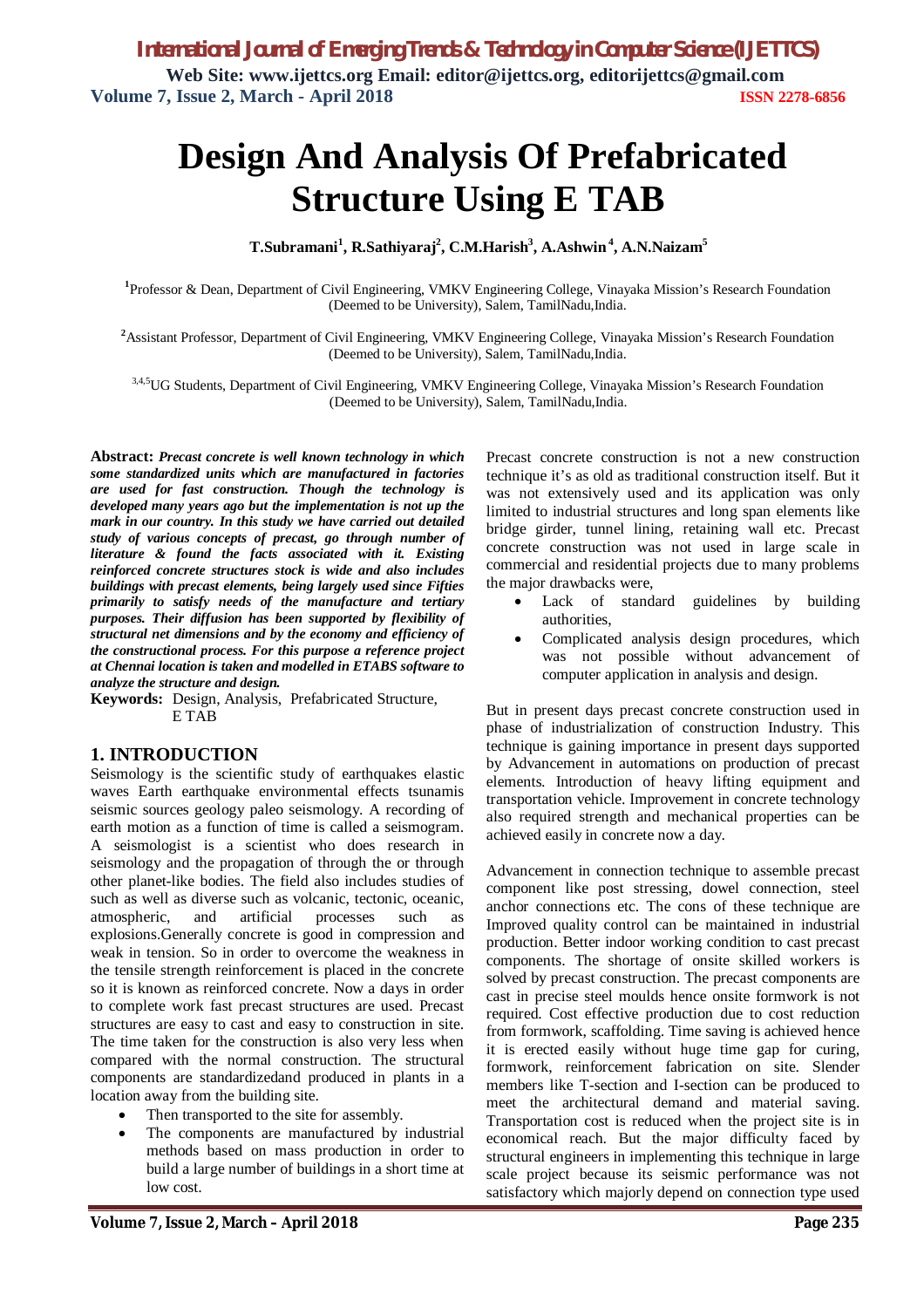to connect one member with other and lack of stiffening elements for horizontal stiffness of structure with shear wall and core walls.

#### **1.1 Features**

- The division and specialization of the human workforce.
- The use of tools, machinery, and other equipment, usually automated, in the
- Production of standard, interchangeable part sand products.
- Compared to site-cast concrete, precast concrete erection is faster and less affected by adverse weather conditions.
- Plant casting allows increased efficiency, high quality control and greater control on finishes.

#### **1.2 Comparison**

#### **1.2.1 Site-Cast**

- No transportation
- The size limitation is depending on the elevation capacity only
- Lower quality because directly affected by weather
- Proper, large free space required.

#### **1.2.2 Precast At Plant**

- Transportation and elevation capacity limits the size.
- Higher, industrialized quality less affected by weather.
- No space requirement on the site for fabrication.
- Unlimited opportunities of architectural appearance
- Option of standardized components.

#### **1.3 Description Of Building**

The building is a G+6 stories apartment including car parks, swimming pool and security. A typical floor of the building measures around 2284.6 Sq.m& having 4 m building grids in both directions is shown in Figure. The design floor-to-floor height is 4.0 m. Staircases, lift cores and other building services such as toilets etc. are included & the cast in-situ construction is provided wherever necessary.

#### **1.3.1 Loading Consideration**

Loads acting on the structure are dead load (DL), Live Load (IL) and Earthquake Load (EL)

- DL: Self weight of the structure, Floor
- load and Wall loads
- LL: Live load  $3KN/m^2$  is considered
- SeismicZone: III
- Zone Factor: 0.16
- Soil type: II
- Response reduction factor: R=5
- Importance factor: 1
- Damping: 5%

 Time period: 0.427 sec (calculated as per IS 1893: 2002)

## **2. METHODOLOGY**

Figure 1 shows the methodology of the study



**Figure 1:** Methodology

## **3. PREFABRICATED STRUCTURES**

#### **3.1 Prefabrication**

Prefabrication is the practice of assembling components of a structure in a factory or other manufacturing site and transporting complete assembles to the construction site where the structure is to be located. Prefabricated building is the completely assembled and erected building of which the structural parts consist of prefabricated individual units or assemblies using ordinary or controlled materials.

Prefabricated construction is a new technique and is desirable for large scale housing programmes.

#### **3.1.2 Principles**

- To effect economy in cost
- To improve in quality as the components can be manufactured under controlled conditions.
- To speed up construction since no curing is necessary.
- To use locally available materials with required characteristics.
- To use the materials which possess their innate characteristics like light weight, easy workability, thermal insulation and combustibility etc.

#### **3.1.3 Need For Prefabrication**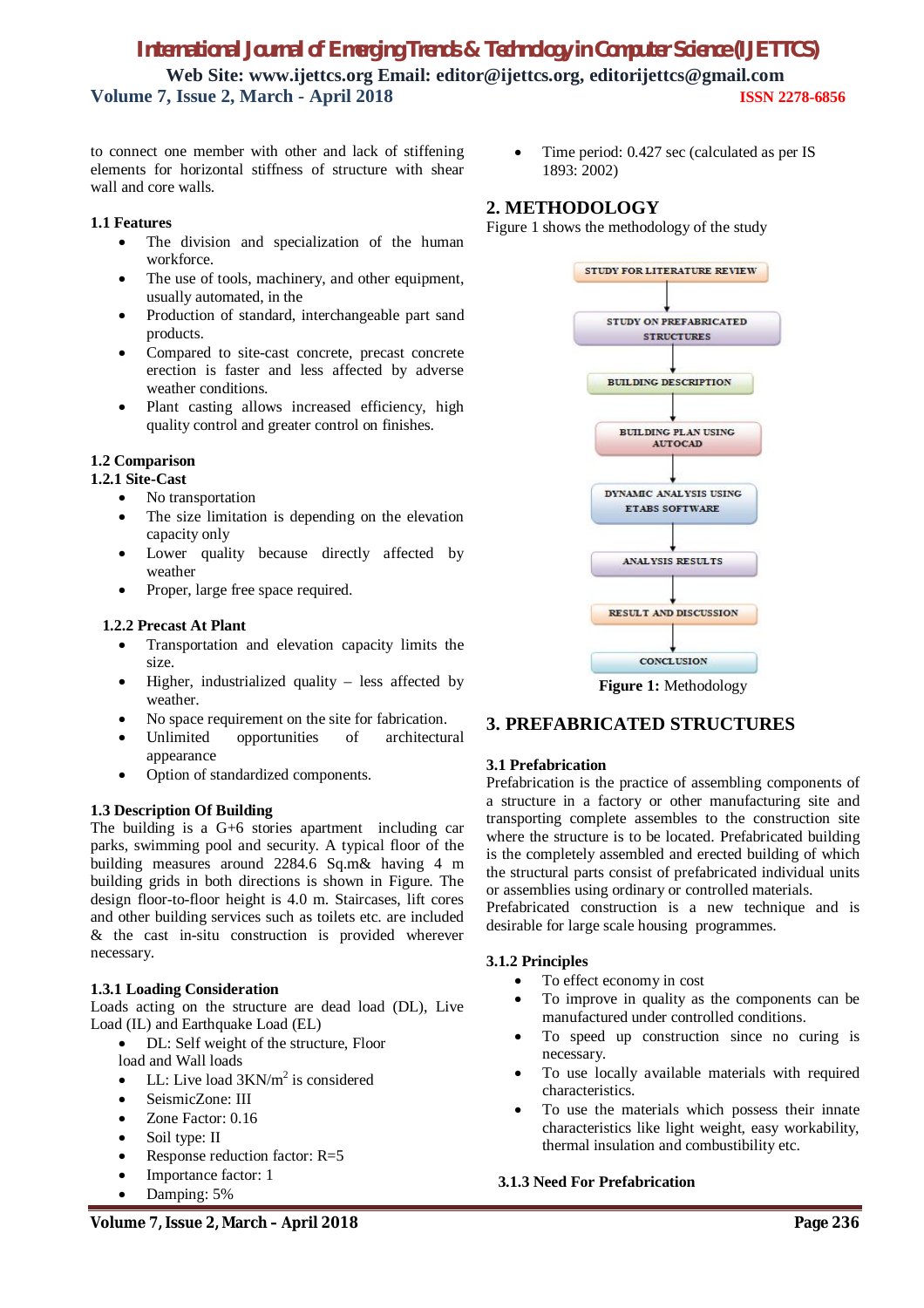- Prefabricated structures are used for sites which are not suitable for normal construction method such as hilly region and also when normal construction materials are not easily available.
- PFS facilities can also be created at near a site as is done to make concrete blocks used in plane of conventional knick.
- Structures which are used repeatedly and can be standardized such as mass housing storage sheds, godowns, shelter, bus stand security cabins, site offices, fool over bridges road bridges. Tubular structures, concrete building blocks etc. are prefabricated structures.

#### **3.1.4 Process Of Prefabrication**

- An example from house building illustrates the process of prefabrication.
- The conventional method of building a house is to transport bricks, timber, cement, sand, steel and construction aggregate etc. to the site and to construct the house on site from these materials.
- In prefabricated construction only the foundations are constructed in this way. While sections of walls floors and roof are prefabricated structures with windows and doorframe included and transported to the site lifted in to place by a crane and boiled together.

#### **3.2 Design Considerations**

- Final position and loads
- Transportation requirements self load and position during transportation
- Storing requirements self-load and position during storing – (avoid or store in the same position as it transported / built in)
- Lifting loads distribution of lifting points optimal way of lifting (selection of lifting and rigging tools)
- Vulnerable points (e.g. edges) reduction of risk (e.g. rounded edges)

#### **3.3 Uses Of Prefabrication**

- The most widely used form of prefabrication building and civil engineering is the use of prefabrication concrete & prefabricated steel sections in structures where a particular part or form is repeated many times.
- Pouring concrete sections in a factory brings the advantages of being able to re-use moulds and the concrete can be mixed on the spot without having to be transported to and pumped wet on a congested construction site.
- Prefabricating steel sections reduces on-site cutting and welding costs as well as the associated hazards.
- Prefabrication techniques are used in the construction of apartment blocks and housing developments with repeated housing units.
- The technique is also used in office blocks, warehouses and factory buildings.
- Prefabricated steel and glass section are widely used for the exterior of large buildings.
- Prefabricated bridge elements and systems offer bridge designers & contractors significant advantages in terms of construction time safety environmental impact constructability and cost.
- Prefabrication can also help minimize the impact on transfer from bridge building.
- Radio towers for mobile phone and other services often consist of multiple prefabricated sections.
- Prefabricated has become widely used in the assembly of aircraft and space craft with component such as wings and fuselage sections often being manufactured in different countries or states from the final assembly site.

#### **3.4 Materials Used**

Prefabricated building materials are used for buildings that are manufactured offsite and shipped later to assemble at the final location some of the commonly used prefabricated building. The materials used in the prefabricated components are many. The modern trend is to use concrete steel, treated wood, aluminium cellular concrete, light weight concrete, ceramic products etc. While choosing the materials for prefabrication the following special characteristics are to be considered.

- Light weight for easy handling and transport and to economic an sections and sizes of foundations.
- Thermal insulation property
- Easy workability
- Durability in all weather conditions
- Non combustibility
- Economy in cost
- Sound insulation

#### **3.5 Types Of Pre Cast System**

- Large-panel systems
- Frame systems
- Slab-column systems with walls
- Mixed systems

#### **3.5.1 Large-Panel Systems**

- Box-like structure.
- Both vertical and horizontal elements areloadbearing.
- One-story high wall panels (cross-wall system / longitudinal wall system / two way system).
- One-way or two way slabs.

#### **3.3.2 Frame Systems**

- Components are usually linear elements.
- The beams are seated on corbels of the pillars usually with hinged joints(rigid connection is also an option).
- Joints are filled with concrete at the site.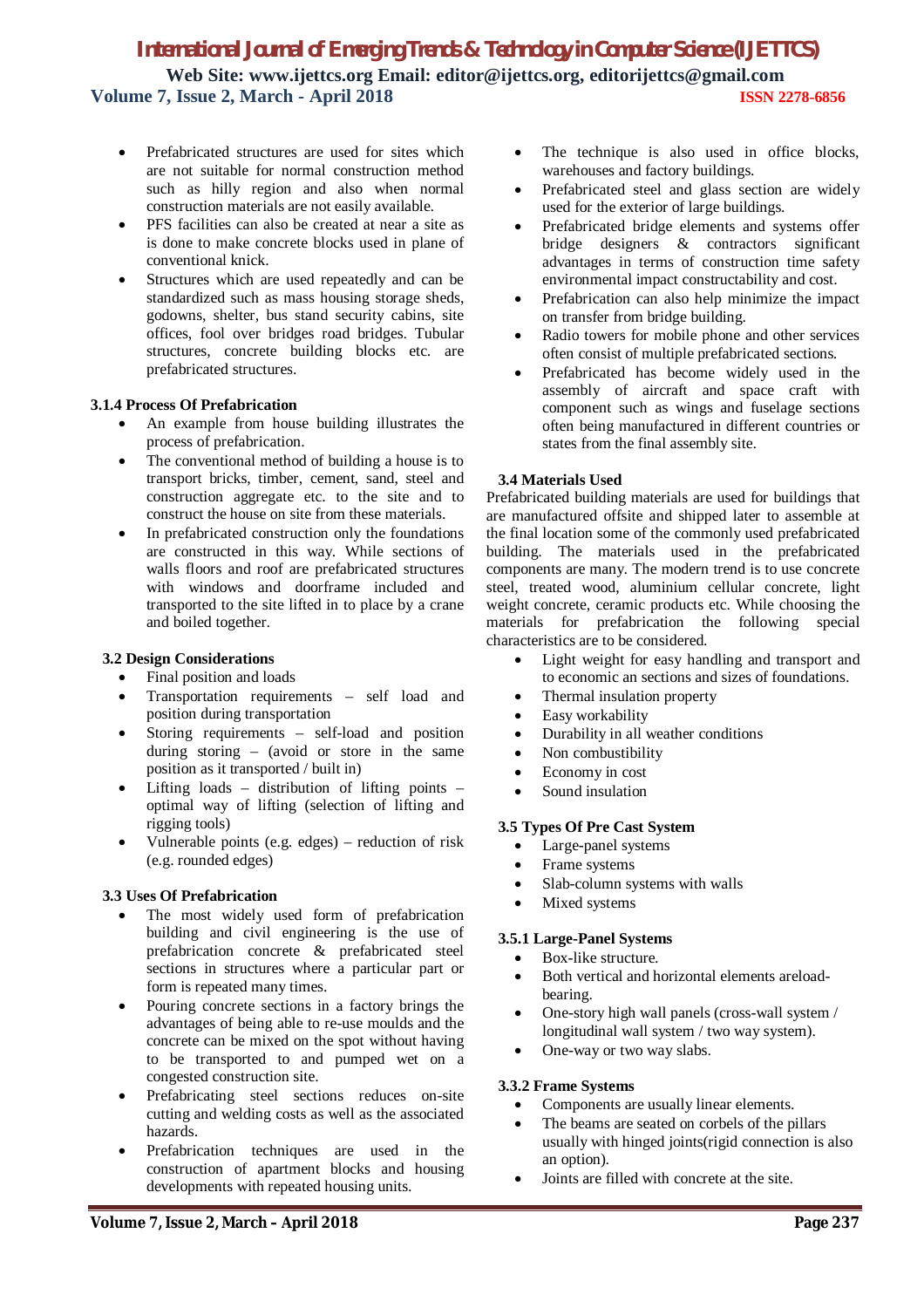#### **3.3.3Slab-Column Systems With Walls**

- Partially precast (pillars) / partially precast onsite (slabs).
- One or more storey high pillars (max 5).up to 30 storey high constructions.
- Special designed joints and temporary joints.
- Slabs are casted on the ground (one on top of the other) – then lifted with crane or special elevators.

#### **3.6 Advantage Of Prefabrication**

- Self supporting readymade components are used so the need for form work shuttering and scaffolding is greatly reduced.
- Construction time is reduced and buildings are completed sooner allowing on earlier return of the capital invested. On-site construction and congestion is minimized.
- Quality control can be easier in a factory assembly line setting than a construction site setting.
- Prefabrication can be located where skilled labour, power materials space and overheads are lower.
- Time spent in bad weather or hazardous environments at the construction site is minimized
- Availability of precise structure and expect workmanship. Work time is reduced.
- Fewer expansion joints are required.
- Interruptions in connecting can be omitted.
- Work is done with a better technology.
- Less workers are needed.
- Members can be used again.

#### **3.7 Prefabricated Construction Systems**

The system of prefabricated construction depends on the extent of the use of prefabricated components, their material, sizes and the technique adopted for their manufacture and use in building. The various prefabrication systems are outlined below.

- Small prefabrication
- Medium prefabrication
- Large prefabrication
- Open prefabrication system
- Partial prefabrication open system
- Full prefabrication open system
- Large panel prefabrication system
- Wall system
- Cross wall system
- Longitudinal wall system
- Floor system
- Stair case system
- Box type system

#### **3.7.1 Small Prefabrication**

The first 3 types are mainly classified according to their degree of precast elements using in that construction. foreg:- brick is a small unit precasted and used in buildings.

This is called as small prefabrication. That the degree of precast element is very low.

#### **3.7.2 Medium Prefabrication**

Suppose the roofing systems and horizontal member are provided with precast elements. These constructions are known as medium prefabricated construction. Here the degree of precast elements are moderate.

#### **3.7.3 Large Prefabrication**

In large prefabrication most of the members like wall panels, roofing/flooring systems, beams and columns are prefabricated. Here degree of precast elements are high.

## **4. ABOUT SOFTWARE**

#### **4.1 ETABS**

Computers and Structures, Inc. (CSI) is a structural and earthquake engineering software company founded in 1975 and based in Walnut Creek, California with additional office location in New York. The structural analysis and design software CSI produce include SAP2000, CSI Bridge, ETABS, SAFE, PERFORM-3D, and CSiCOL.One of Computer and Structure, Inc.'s software, ETABS, was used to create the mathematical model of the BurjKhalifa, currently the world's tallest building, designed by Chicago, Illinois-based Skidmore, Owings & Merrill LLP (SOM). In the Structural analysis section of their December 2009 Structural Engineer magazine article entitled Design and construction of the world's tallest building:

In the last 30 years TABS and ETABS have set the international standards in structural analysis and design. They first took into consideration the characteristic properties of a building's mathematical model, thereby allowing the graphical creation of a building's model in the same sequence that the it will actually be constructed (slab by slab, floor by floor). Worldwide, ETABS is considered the most popular analysis and design software. The "Top Seismic Product of the 20th Century" (2006) and "Honor Αward in Engineering Software" (2002) awards, establish it as the innovator in structural analysis and design and the reference point for the entire market. The latest version of ETABS continues in that tradition, incorporating structural element terminology that is used on a daily basis (Columns, Beams, Bracings, Shear Walls etc.), contrary to the common civil engineering programs that use terms such as nodes, members etc. Additionally, it offers many automatic functions for the formation, analysis and design of the structural system in an efficient, fast and easy way. The user can easily create a model, apply any kind of load to it and then take advantage of the superior capabilities of ETABS to perform a state-of-the-art analysis and design. ETABS is the solution, whether you are designing a simple 2D frame or performing a dynamic analysis of a complex high-rise that utilizes non-linear dampers for inter-story drift control.

#### **4.2 Areas Of Application**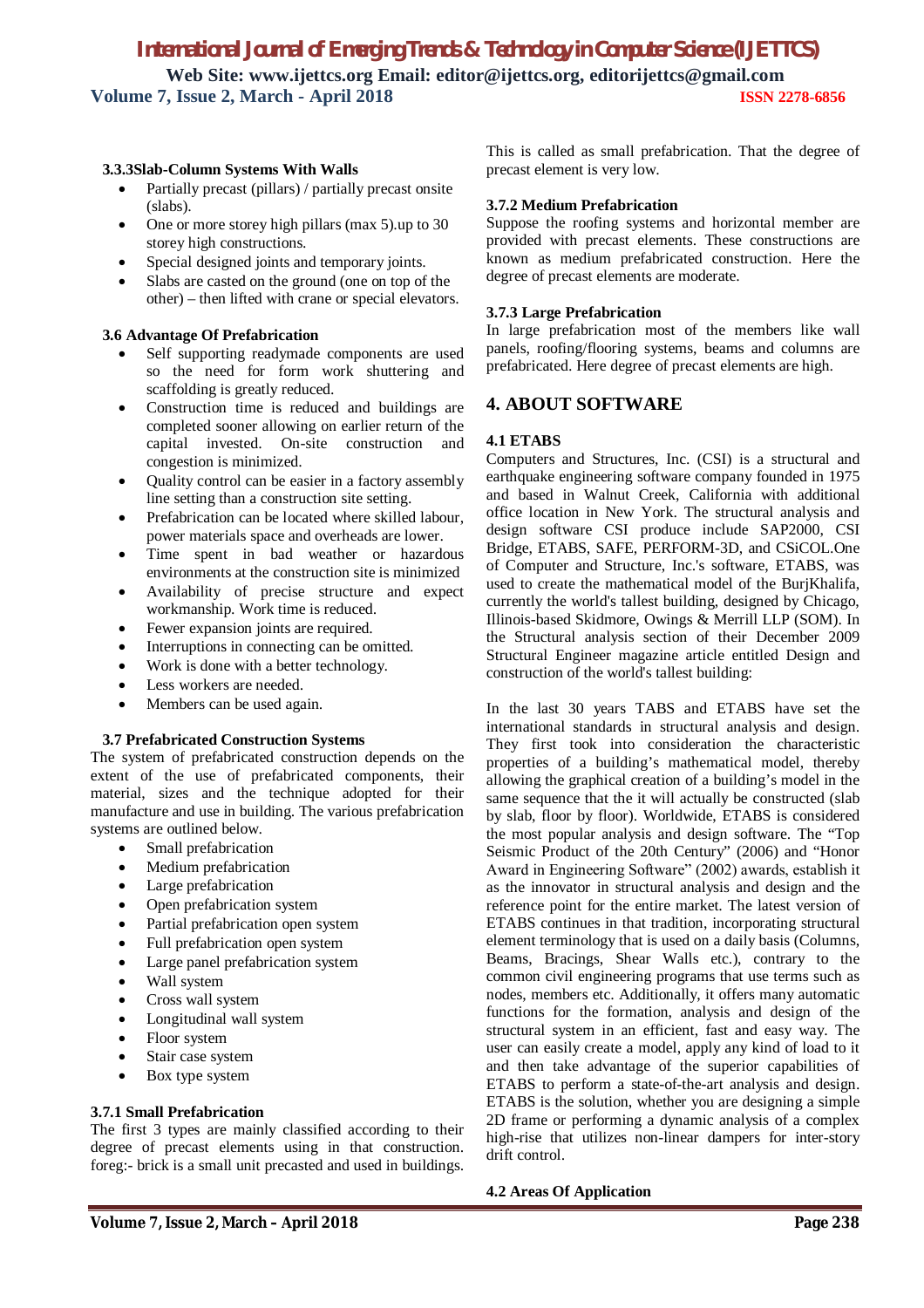Analysis and design of building structures with a structural system consisting of beams, slabs, columns, shear walls and bracings. Different materials can be assigned to the structural elements within the same model such as steel, RC, composite or any other user-defined material. Easy and automatic generation of gravity and lateral loads (seismic and wind loads) when compared with other FE general analysis programs.

#### **4.3 Advantages**

- Graphic input and editing for easy and fast model generation
- 3D generation of the model through plan views and elevations Fast model generation using the concept of Similar stories
- Easy editing through the Move, Merge, Mirror and Copy commands
- Accuracy in dimensions by using Snaps (end, perpendicular, middle etc.)
- Fast object creation with one click of the mouse
- Multiple viewing windows.
- 3D view with zoom and pan capability
- 3D axonometric view of the model, plan view, elevation view, elevation development view, custom view defined by the user.
- Graphic input of cross sections of any geometry and material (Section Designer)
- Copy and Paste of the geometry of a model to and from spreadsheets

#### **4.4 ETABS Nonlinear Further Expands The Potential Of Plus With The Following**

- Static non linear analysis
- Construction sequence analysis
- Plastic hinge element
- Static pushover analysis according to FEMA 273, 356 and ATC-40
- Non linear dynamic analysis
- Gap/Hook elements that act only in tension or compression with an initial void or not
- Damp element
- Elasto-plastic element
- Seismic base isolator element with hysteretic behavior (LRB)
- Friction Pendulum System (FPS) seismic base isolator element

## **5. E-TABS RESULTS**

#### **5.1 Structure Data**

This chapter provides model geometry information, including items such as story levels, point coordinates, and element connectivity.

#### **5.1.1 Story Data**

Table 1 shows the storey data of ETABS

**Table 1:** Storey Data

| Name   | Height<br>mm | <b>Elevation</b><br>mm | <b>Master</b><br><b>Story</b> | Similar To | <b>Splice</b><br><b>Story</b> |
|--------|--------------|------------------------|-------------------------------|------------|-------------------------------|
| Story6 | 1500         | 18000                  | Yes                           | None       | No                            |
| Story5 | 3000         | 16500                  | No                            | Story6     | No                            |
| Story4 | 3000         | 13500                  | No                            | Story6     | No                            |
| Story3 | 3000         | 10500                  | $\overline{\text{No}}$        | Story6     | $\overline{\text{No}}$        |
| Story2 | 3500         | 7500                   | No                            | Story6     | No                            |
| Storyl | 4000         | 4000                   | No                            | Story6     | No                            |
| Base   | ٥            | ٥                      | No                            | None       | No                            |

#### **5.2 Loads**

This chapter provides loading information as applied to the model.

#### **5.2.1 Load Patterns**

Table 3 shows the load patterns

|                      | <b>Table 2:</b> Load patterns |                                            |                       |  |  |  |  |  |  |  |
|----------------------|-------------------------------|--------------------------------------------|-----------------------|--|--|--|--|--|--|--|
| Name                 | <b>Type</b>                   | <b>Self</b><br>Weight<br><b>Multiplier</b> | Auto<br>Load          |  |  |  |  |  |  |  |
| Dead                 | Dead                          |                                            |                       |  |  |  |  |  |  |  |
| Live                 | Live                          |                                            |                       |  |  |  |  |  |  |  |
| <b>SEISMIC</b>       | Seismic                       |                                            | <b>IS1893</b><br>2002 |  |  |  |  |  |  |  |
| SEISMIC <sub>1</sub> | Seismic                       |                                            | User<br>Loads         |  |  |  |  |  |  |  |

## **Table 2:** Load patterns

#### **5.3 Functions**

Figure 2 shows the rendered view



Figure 3 shows the building storey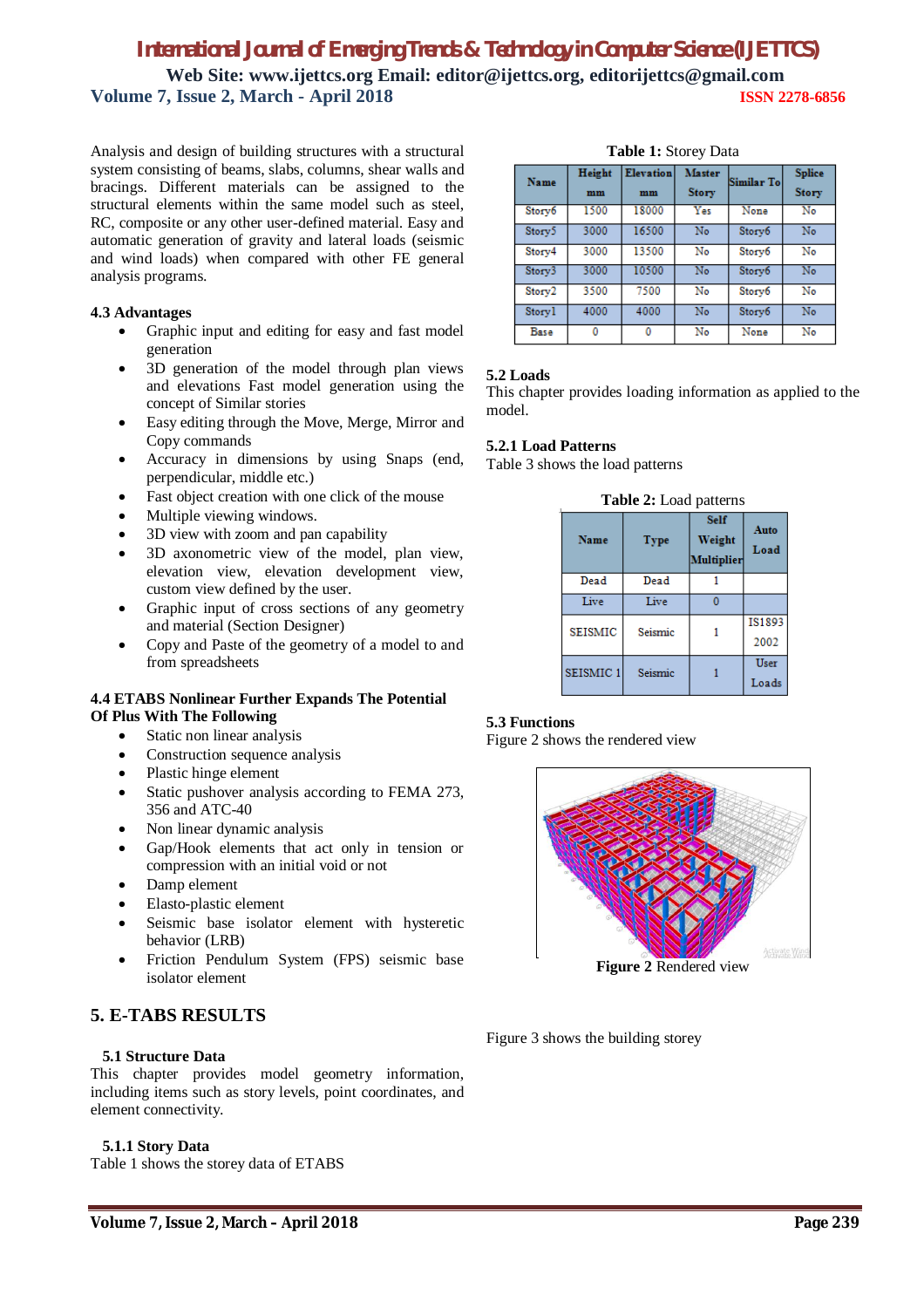

**Figure 3** Buliding storey **5.3.1 Response Spectrum Functions** Table 3 Shows the Response Spectrum function

| Name              | sec                     | Period Accelerat<br>ion | Damping | z    | <b>Soil Type</b> |
|-------------------|-------------------------|-------------------------|---------|------|------------------|
| Func2             | 0                       | 0.36                    | 5       | 0.36 | п                |
| Func2             | 0.1                     | 0.9                     |         |      |                  |
| Func2             | 0.55                    | 0.9                     |         |      |                  |
| Func2             | 0.8                     | 0.612                   |         |      |                  |
| Func <sub>2</sub> | ı                       | 0.4896                  |         |      |                  |
| Func2             | $1.2^{\circ}$           | 0.408                   |         |      |                  |
| Func2             | 1.4                     | 0.349714                |         |      |                  |
| Func2             | 1.6                     | 0.306                   |         |      |                  |
| Func2             | 1.8                     | 0.272                   |         |      |                  |
| Func2             | $\mathbf{2}$            | 0.2448                  |         |      |                  |
| Func <sub>2</sub> | 2.5                     | 0.19584                 |         |      |                  |
| Func2             | $\overline{\mathbf{3}}$ | 0.1632                  |         |      |                  |
| Func2             | 3.5                     | 0.139886                |         |      |                  |
| Func2             | $\overline{\mathbf{4}}$ | 0.1224                  |         |      |                  |
| Func2             | 4.5                     | 0.1224                  |         |      |                  |

## **5.3.2 Load Cases**

Table 4 shows Load Cases – Summary

#### **Table 4 Load Cases - Summary**

| Name             | <b>Type</b>                    |
|------------------|--------------------------------|
| Dead             | <b>Linear Static</b>           |
| Live             | <b>Linear Static</b>           |
| <b>SEISMIC</b>   | <b>Linear Static</b>           |
| <b>SEISMIC 1</b> | <b>Linear Static</b>           |
| RFS              | <b>Response Spectrum</b>       |
| <b>TIME</b>      | <b>Nonlinear Modal History</b> |
|                  | (FNA)                          |
| <b>BUCK</b>      | <b>Buckling</b>                |

#### **5.4 Analysis Results**

This chapter provides analysis results.

#### **5.4.1 Structure Results**

Table 5 shows Base Reactions and Table 6 shows Response Spectrum Modal Information

#### **Table 5 Base Reactions**

| Load<br>Case/Combo  | ж<br>KX.             | FY.<br>κx.                 | . .<br>ioc.                      | MX.<br><b>Dieta</b> | MY.<br><b>Louise</b>     | MZ.<br><b>LOGICAL</b> |
|---------------------|----------------------|----------------------------|----------------------------------|---------------------|--------------------------|-----------------------|
| Dead                | $\circ$              | ۰                          | 260459.55<br>- 65                |                     | 9200699 -5672550         | $\circ$               |
| <b>Elve</b>         | $\circ$              | $\circ$                    | $\circ$                          | $\sim$              | $\circ$                  | $\circ$               |
|                     | SEISMEC 1 -40489.103 | $\bullet$                  | 260459.55<br>- 65                |                     | 9200699 4224515 1445420  |                       |
| \$5,150,000 \$1,100 |                      | ÷<br>40459.10<br>x.        | 260459.55<br>48                  |                     | 9852666 -5672550 -882285 |                       |
|                     | SEISNEC 3 40489.103  | $\bullet$                  | 160459.55<br>- 65                |                     | 9200699 4224515 1445420  |                       |
| sersono di o        |                      | 40459.10<br>x              | 260459.55<br>48.                 |                     | sessee demose destas     |                       |
|                     | SEISNEC 5 -40489.103 | $\bullet$                  | 260459.55<br>- 65                |                     | 9200699 4224515 1445420  |                       |
| sassing of          | $\circ$              | 40459.10<br>×              | 260459.55<br>65                  |                     | 9852666 -5672550 -882285 |                       |
| \$5150,000 1        | $^{\circ}$           | $\circ$                    | 260459.55<br>65                  |                     | 9300699 -5672550         | $\circ$               |
| RES Max.            | \$2709,7669          | 66580.79<br>$\overline{a}$ | $\circ$                          | 12 <sub>1</sub>     | 766074.97 996251.70<br>× | 3220404               |
| TEMP Max            | 11,4452              | 0.4725                     | $\circ$                          | 6.2065              | 120,9026                 | 282,268               |
| TIME Min.           | $-10.5363$           | $-0.5199$                  | $\circ$                          | -8.6242             | $-115,205$               | -306,3479             |
| <b>BUCK 1</b>       | $-0.0591$            |                            | 0.0091 3.5368-05 -0.3562 -0.9439 |                     |                          | 1.9503                |

| Load<br>Case/Combo | FX<br>RX.                               | FY.<br>806 | FZ.<br>KK.                | MX.<br><b>106mm</b> | MY<br><b>koloni</b>             | MZ.<br><b>106mm</b> |
|--------------------|-----------------------------------------|------------|---------------------------|---------------------|---------------------------------|---------------------|
| <b>BUCK 2</b>      | $-0.095$                                | 0.0035     | -0.0004                   | $-0.1261$           | $-1.5837$                       | 2.7225              |
| <b>BUCK 3</b>      | $-1.1632$                               | 0.0412     | $-0.0001$                 | $-0.4908$           | -3,5069                         | 33.5661             |
| <b>BECK 4</b>      | 0.0056                                  | $-0.002$   | 0.0005                    | 0.0403              | 0.256                           | 0.1063              |
| <b>BUCKS</b>       | 0.0077                                  | 0.0026     | 0.0013                    | $-0.0474$           | $-0.066$                        | $-0.0596$           |
| <b>BEER 6</b>      | 0.0247                                  | -0.0033    | 0.0001                    | $-0.0079$           | 0.103                           | -0.5934             |
| $\mathbf{I}$       | $\circ$                                 | $\circ$    |                           |                     | ESSATOS   207622361   151521605 | ۰                   |
| ×                  | $\circ$                                 | $\circ$    | 4167353                   |                     | 145511151-00760503              | $\circ$             |
| и                  | ۰                                       | ۰          | 2053676                   |                     | 76605590 -65380601              | $\circ$             |
| a.                 | $\circ$                                 | $\circ$    | 1041838                   | 37202795 -22690201  |                                 | $\circ$             |
| s                  | ٥                                       | ۰          | 520919.11<br>29           |                     | 18601398 -11345100              | $\circ$             |
| d.                 | $\circ$                                 | $\circ$    | 260459.55<br>48           | 9300699             | -8672550                        | $\circ$             |
|                    | Combi Max 92987.5961                    | -1         | 76223.66 451129.15<br>-51 |                     | 16651986 10202589               | 1519016             |
|                    | Combil Min 492957.5961 76223.66 4551129 |            |                           |                     | -16651986 -10202589 -3539036    |                     |

#### **Table 6** Response Spectrum Modal Information

| <b>Respons</b> |       |                         |       |         | $\mathbf{u}$ | U <sub>2</sub>        | U <sub>3</sub> | uı                                                            | U <sub>2</sub> | $\overline{U}3$ |
|----------------|-------|-------------------------|-------|---------|--------------|-----------------------|----------------|---------------------------------------------------------------|----------------|-----------------|
| e              | Modal |                         |       |         |              |                       |                | Period Dampin Acceler Acceler Acceler Amplitu Amplitu Amplitu |                |                 |
| <b>Spectru</b> | case  | Mode                    | sec   | g Ratio | ation        | ation                 | ation          | de                                                            | de             | de              |
| m Case         |       |                         |       |         |              | mm/sec4mm/sec4mm/sec4 |                | mm                                                            | mm             | mm              |
| <b>RES</b>     | Modal | 1                       | 0.073 | 0.05    | 7392.9       | $\mathbf{0}$          | 7392.9         | 86.8                                                          | $\mathbf{0}$   | $\Omega$        |
| <b>RES</b>     | Modal | $\overline{2}$          | 0.069 | 0.05    | 7173.2       | $\mathbf{0}$          | 7173.2         | $-46.1$                                                       | $\mathbf{0}$   | $\mathbf{0}$    |
| <b>RES</b>     | Modal | 3                       | 0.066 | 0.05    | 7031.42      | $\mathbf{0}$          | 7031.42        | $-70.6$                                                       | $\mathbf{0}$   | $\overline{0}$  |
| <b>RES</b>     | Modal | $\overline{4}$          | 0.062 | 0.05    | 6839.56      | $\Omega$              | 6839.56        | $-24.2$                                                       | $\mathbf{0}$   | $\mathbf{0}$    |
| <b>RES</b>     | Modal | 5                       | 0.049 | 0.05    | 6147.77      | $\Omega$              | 6147.77        | 1.7                                                           | $\mathbf 0$    | $\mathbf 0$     |
| <b>RES</b>     | Modal | $\overline{6}$          | 0.047 | 0.05    | 6030.82      | $\mathbf{0}$          | 6030.82        | $-0.3$                                                        | $\mathbf{0}$   | $\overline{0}$  |
| <b>RES</b>     | Modal | $\overline{7}$          | 0.043 | 0.05    | 5781.23      | $\mathbf{0}$          | 5781.23        | $-0.9$                                                        | $\mathbf{0}$   | $\mathbf{0}$    |
| <b>RES</b>     | Modal | $\overline{\mathbf{g}}$ | 0.04  | 0.05    | 5624.69      | $\Omega$              | 5624.69        | 0.9                                                           | $\Omega$       | $\mathbf{0}$    |
| <b>RES</b>     | Modal | 9                       | 0.036 | 0.05    | 5429.6       | $\overline{0}$        | 5429.6         | $-0.02215$                                                    | $\overline{0}$ | $\overline{0}$  |
| <b>RES</b>     | Modal | 10                      | 0.034 | 0.05    | 5323.02      | $\Omega$              | 5323.02        | $-0.1$                                                        | $\Omega$       | $\mathbf{0}$    |
| <b>RES</b>     | Modal | 11                      | 0.032 | 0.05    | 5239.97      | $\mathbf{0}$          | 5239.97        | $-0.2$                                                        | $\mathbf{0}$   | $\mathbf 0$     |
| <b>RES</b>     | Modal | 12                      | 0.03  | 0.05    | 5140.1       | $\Omega$              | 5140.1         | 0.0494                                                        | $\mathbf{0}$   | $\mathbf{0}$    |

#### **5.5 Story Results**

Table 7 shows Story Drifts

**Table 7** Story Drifts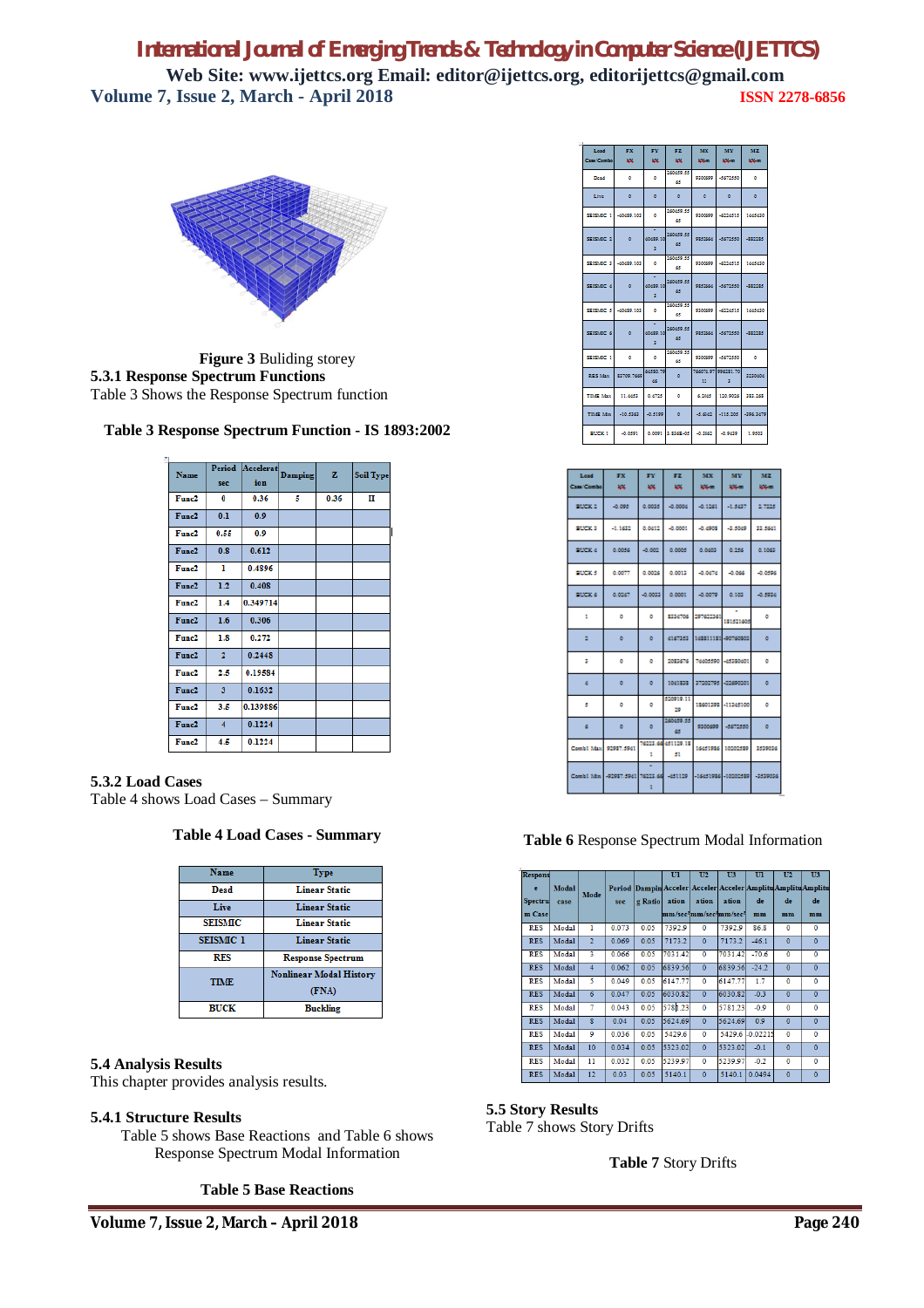| <b>Story</b> | Load                 | Label | <b>Item</b>        | <b>Drift</b>   | $\overline{\mathbf{x}}$ | Y        | z  |
|--------------|----------------------|-------|--------------------|----------------|-------------------------|----------|----|
|              | Case/Combo           |       |                    |                | $\mathbf{m}$            | m        | m  |
| Story6       | Dead                 | 23    | Max Drift X        | $9E-06$        | $\bf{0}$                | 50       | 18 |
| Story6       | Dead                 | 115   | <b>Max Drift Y</b> | 1.3E-05        | 30                      | 60       | 18 |
| Storv6       | Live                 | 86    | Max Drift X        | $\bf{0}$       | 30                      | 55       | 18 |
| Story6       | Live                 | 86    | <b>Max Drift Y</b> | $\overline{0}$ | 30                      | 55       | 18 |
| Story6       | <b>SEISMIC 1</b>     | 13    | Max Drift X        | 2.4E-05        | $\overline{\mathbf{0}}$ | $\bf{0}$ | 18 |
| Story6       | <b>SEISMIC 1</b>     | 115   | Max Drift Y        | $1.6E-0.5$     | 30                      | 60       | 18 |
| Story6       | <b>SEISMIC 2</b>     | 68    | Max Drift X        | 1.1E-05        | 25                      | 35       | 18 |
| Story6       | <b>SEISMIC 2</b>     | 85    | Max Drift Y        | 3.8E-05        | 30                      | 50       | 18 |
| Story6       | SEISMIC <sub>3</sub> | 13    | Max Drift X        | 2.4E-05        | $\bf{0}$                | 0        | 18 |
| Story6       | SEISMIC <sub>3</sub> | 115   | Max Drift Y        | 1.6E-05        | 30                      | 60       | 18 |
| Story6       | SEISMIC <sub>4</sub> | 68    | <b>Max Drift X</b> | 1.1E-05        | 25                      | 35       | 18 |
| Story6       | <b>SEISMIC 4</b>     | 85    | <b>Max Drift Y</b> | 3.8E-05        | 30                      | 50       | 18 |
| Story6       | <b>SEISMIC 5</b>     | 13    | Max Drift X        | 2.4E-05        | $\bf{0}$                | $\bf{0}$ | 18 |
| Storv6       | <b>SEISMIC 5</b>     | 115   | <b>Max Drift Y</b> | $1.6E-0.5$     | 30                      | 60       | 18 |
| Story6       | <b>SEISMIC 6</b>     | 68    | Max Drift X        | 1.1E-05        | 25                      | 35       | 18 |
| Story6       | <b>SEISMIC 6</b>     | 85    | Max Drift Y        | 3.8E-05        | 30                      | 50       | 18 |
| Story6       | <b>SEISMIC 1</b>     | 23    | Max Drift X        | 9E-06          | $\overline{\mathbf{0}}$ | 50       | 18 |
| Story6       | <b>SEISMIC 1</b>     | 115   | Max Drift Y        | 1.3E-05        | 30                      | 60       | 18 |
| Story6       | <b>RES Max</b>       | 13    | Max Drift X        | 5.4E-05        | 0                       | 0        | 18 |
| Story6       | <b>RES Max</b>       | 86    | <b>Max Drift Y</b> | 4.8E-05        | 30                      | 55       | 18 |
| Story6       | <b>TIME Max</b>      | 10    | Max Drift X        | 0              | 25                      | 0        | 18 |
| Story6       | <b>TIME Max</b>      | 114   | Max Drift Y        | $\overline{0}$ | 25                      | 60       | 18 |
| Story6       | <b>TIME Min</b>      | 10    | Max Drift X        | $\bf{0}$       | 25                      | 0        | 18 |
| Story6       | <b>TIME Min</b>      | 114   | <b>Max Drift Y</b> | $\bf{0}$       | 25                      | 60       | 18 |
| Story6       | <b>BUCK 1</b>        | 114   | <b>Max Drift X</b> | 5.052E-08      | 25                      | 60       | 18 |
| Storv6       | <b>BUCK 1</b>        | 115   | Max Drift Y        | 2.044E-07      | 30                      | 60       | 18 |
| Story6       | <b>BUCK 2</b>        | 4     | Max Drift X        | 6.444E-08      | 15                      | 0        | 18 |
| Story6       | <b>BUCK 2</b>        | ī     | <b>Max Drift Y</b> | 1.254E-07      | 10                      | $\bf{0}$ | 18 |
|              |                      |       |                    |                |                         |          |    |

#### **5.6 Modal Results**

Table 8 shows Modal Periods and Frequencies and Table 9 shows Modal Participating Mass Ratios (Part 1 of 2) and Table 10 shows Modal Participating Mass Ratios (Part 2 of 2)

**Table 8** Modal Periods and Frequencies

| Case  | Mode                    | Period<br>sec | <b>Frequency</b><br>cyc/sec | <b>Circular</b><br>Frequency<br>rad/sec | Eigenvalue<br>$rad^2/sec^2$ |
|-------|-------------------------|---------------|-----------------------------|-----------------------------------------|-----------------------------|
| Modal | 1                       | 0.073         | 13.71                       | 86.1441                                 | 7420.8087                   |
| Modal | $\overline{2}$          | 0.069         | 14.537                      | 91.3393                                 | 8342.8748                   |
| Modal | 3                       | 0.066         | 15.126                      | 95.0385                                 | 9032.3105                   |
| Modal | $\overline{4}$          | 0.062         | 16.003                      | 100.5484                                | 10109.9895                  |
| Modal | 5                       | 0.049         | 20.232                      | 127.1243                                | 16160.59                    |
| Modal | 6                       | 0.047         | 21.179                      | 133 0701                                | 17707 6447                  |
| Modal | 7                       | 0.043         | 23.527                      | 147.8261                                | 21852.56                    |
| Modal | $\overline{\mathbf{R}}$ | 0.04          | 25.286                      | 158.8749                                | 25241.2402                  |
| Modal | 9                       | 0.036         | 27.883                      | 175.1952                                | 30693.3748                  |
| Modal | 10                      | 0.034         | 29.541                      | 185.6116                                | 34451.6488                  |
| Modal | 11                      | 0.032         | 30.976                      | 194.6279                                | 37880.0143                  |
| Modal | 12                      | 0.03          | 32.898                      | 206.7029                                | 42726.0786                  |

**Table 9** Modal Participating Mass Ratios (Part 1 of 2)

| Case  | Mode           | <b>Period</b><br>sec | <b>UX</b>        | UY               | <b>UZ</b>    |        | Sum UX Sum UY Sum UZ |              |
|-------|----------------|----------------------|------------------|------------------|--------------|--------|----------------------|--------------|
| Modal | 1              | 0.073                | 0.3222           | 0.0086           | $\bf{0}$     | 0.3222 | 0.0086               | $\bf{0}$     |
| Modal | $\overline{2}$ | 0.069                | 0.122            | 0.5634           | $\mathbf{0}$ | 0.4442 | 0.572                | $\mathbf{0}$ |
| Modal | 3              | 0.066                | 0.3491           | 0.2109           | $\bf{0}$     | 0.7932 | 0.7829               | $\bf{0}$     |
| Modal | $\overline{4}$ | 0.062                | 0.0542           | 0.0677           | $\mathbf{0}$ | 0.8474 | 0.8506               | $\mathbf{0}$ |
| Modal | 5              | 0.049                | 0.0009           | 0.0001           | 0            | 0.8483 | 0.8507               | 0            |
| Modal | 6              | 0.047                | 3.563E-<br>05    | 0.0026           | $\Omega$     | 0.8483 | 0.8533               | $\mathbf 0$  |
| Modal | 7              | 0.043                | 0.0005           | 0.0001           | $\Omega$     | 0.8488 | 0.8534               | 0            |
| Modal | 8              | 0.04                 | 0.0007           | 0.0001           | $\mathbf 0$  | 0.8495 | 0.8535               | $\mathbf{0}$ |
| Modal | 9              | 0.036                | 6.647E-<br>07    | 0.0002           | $\Omega$     | 0.8495 | 0.8537               | $\mathbf 0$  |
| Modal | 10             | 0.034                | $3.109E -$<br>05 | $5.284E -$<br>06 | $\Omega$     | 0.8496 | 0.8537               | $\mathbf{0}$ |
| Modal | 11             | 0.032                | 0.0001           | 6.368E-<br>06    | o            | 0.8496 | 0.8537               | $\bf{0}$     |
| Modal | 12             | 0.03                 | 7.151E-<br>06    | 7.368E-<br>06    | $\mathbf{0}$ | 0.8496 | 0.8537               | $\mathbf{0}$ |

**Table 10** Modal Participating Mass Ratios (Part 2 of 2)

| Case  | Mode            | <b>RX</b>     | RY            | RZ.    | <b>Sum</b> | <b>Sum</b> | <b>Sum</b> |
|-------|-----------------|---------------|---------------|--------|------------|------------|------------|
|       |                 |               |               |        | <b>RX</b>  | <b>RY</b>  | <b>RZ</b>  |
| Modal | 1               | 0.0035        | 0.1335        | 0.3885 | 0.0035     | 0.1335     | 0.3885     |
| Modal | $\overline{2}$  | 0.2241        | 0.0477        | 0.1116 | 0.2276     | 0.1813     | 0.5001     |
| Modal | 3               | 0.0799        | 0.1335        | 0.2745 | 0.3075     | 0.3148     | 0.7746     |
| Modal | $\overline{4}$  | 0.0231        | 0.0212        | 0.0797 | 0.3306     | 0.336      | 0.8543     |
| Modal | 5               | 4.781E-<br>05 | 0.0005        | 0.0002 | 0.3306     | 0.3365     | 0.8546     |
| Modal | 6               | 0.0009        | 1.574E-<br>05 | 0.0004 | 0.3315     | 0.3365     | 0.855      |
| Modal | 7               | 0.0001        | 0.0002        | 0.0001 | 0.3316     | 0.3367     | 0.8551     |
| Modal | 8               | 5.827E-<br>07 | 0.0002        | 0.0003 | 0.3316     | 0.3369     | 0.8554     |
| Modal | 9               | 1.605E-<br>05 | 1.32E-<br>06  | 0.0013 | 0.3316     | 0.3369     | 0.8567     |
| Modal | 10              | 5.081E-<br>06 | 0.0001        | 0.0011 | 0.3316     | 0.337      | 0.8578     |
| Modal | 11              | 4.459E-<br>06 | 1.278E-<br>05 | 0.0003 | 0.3316     | 0.337      | 0.8581     |
| Modal | $\overline{12}$ | 0.0001        | 0.0006        | 0.0002 | 0.3317     | 0.3376     | 0.8583     |

Table 11 Modal Load Participation Ratios and Table 12 Modal Direction Factors

**Table 11** Modal Load Participation Ratios

| Case  | <b>Item Type</b> | <b>Item</b> | <b>Static</b><br>0/6 | Dynamic<br>0/6 |
|-------|------------------|-------------|----------------------|----------------|
| Modal | Acceleration     | UX          | 98.52                | 84.96          |
| Modal | Acceleration     | UY          | 98.57                | 85.37          |
| Modal | Acceleration     | UZ.         |                      |                |

**Table 12** Modal Direction Factors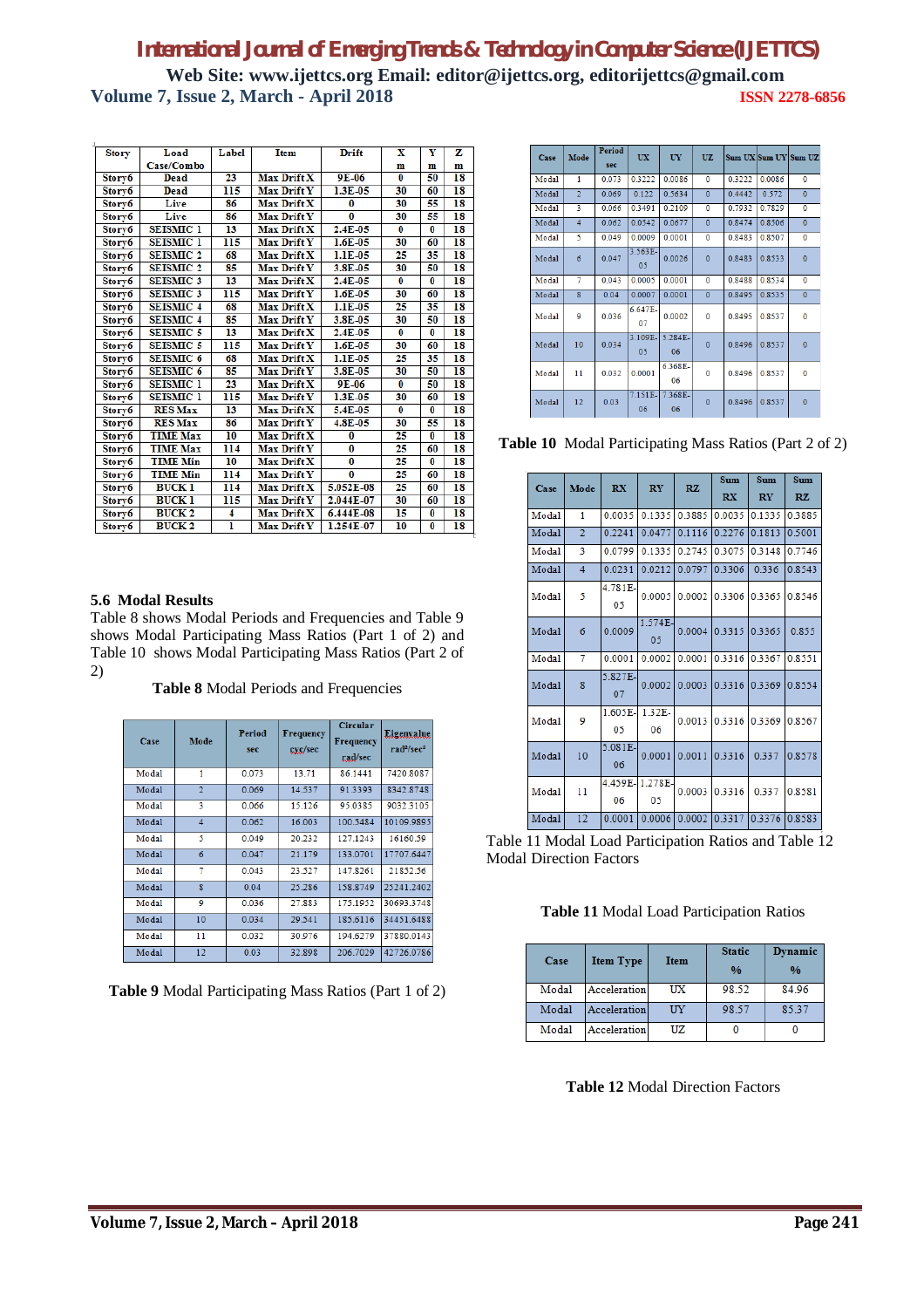| Case  | Mode                    | Period<br>sec | UX           | UY    | <b>UZ</b>      | RZ.   |
|-------|-------------------------|---------------|--------------|-------|----------------|-------|
| Modal | 1                       | 0.073         | 0.483        | 0.013 | $\Omega$       | 0.504 |
| Modal | $\overline{2}$          | 0.069         | 0.171        | 0.79  | $\mathbf{0}$   | 0.039 |
| Modal | 3                       | 0.066         | 0.449        | 0.271 | 0              | 0.28  |
| Modal | $\overline{4}$          | 0.062         | 0417         | 0.515 | $\Omega$       | 0.068 |
| Modal | 5                       | 0.049         | 0.002        | 0     | 0              | 0.998 |
| Modal | 6                       | 0.047         | $\mathbf{0}$ | 0.007 | $\bf{0}$       | 0.992 |
| Modal | 7                       | 0.043         | 0.027        | 0.007 | $\bf{0}$       | 0.966 |
| Modal | $\overline{\mathbf{g}}$ | 0.04          | 0.002        | 0.001 | $\Omega$       | 0997  |
| Modal | 9                       | 0.036         | $\Omega$     | 0.001 | $\overline{0}$ | 0.999 |
| Modal | 10                      | 0.034         | 0.02         | 0.036 | $\mathbf{0}$   | 0.945 |
| Modal | 11                      | 0.032         | 0.004        | 0.008 | 0              | 0.988 |
| Modal | 12                      | 0.03          | 0.099        | 0.016 | $\mathbf{0}$   | 0.885 |

#### **5.7 Response Spectrum Analysis Results**

Figure 4. shows Period vs spectral velocity Figure 5. shows Period vs acceleration Figure 6. shows Period vs spectral displacement Figure 7.shows Time history functions



**Figure 4** Period vs spectral velocity





**Figure 6 Period vs spectral displacement**



**Figure 7** Time history functions

#### **5.8 STORY RESPONSE PLOTS**

Figure. 8 shows Story displacement, Figure 9 shows Story drift, Figure 10 shows Story shear, Figure 11 shows Story overturning moments



**Volume 7, Issue 2, March – April 2018 Page 242**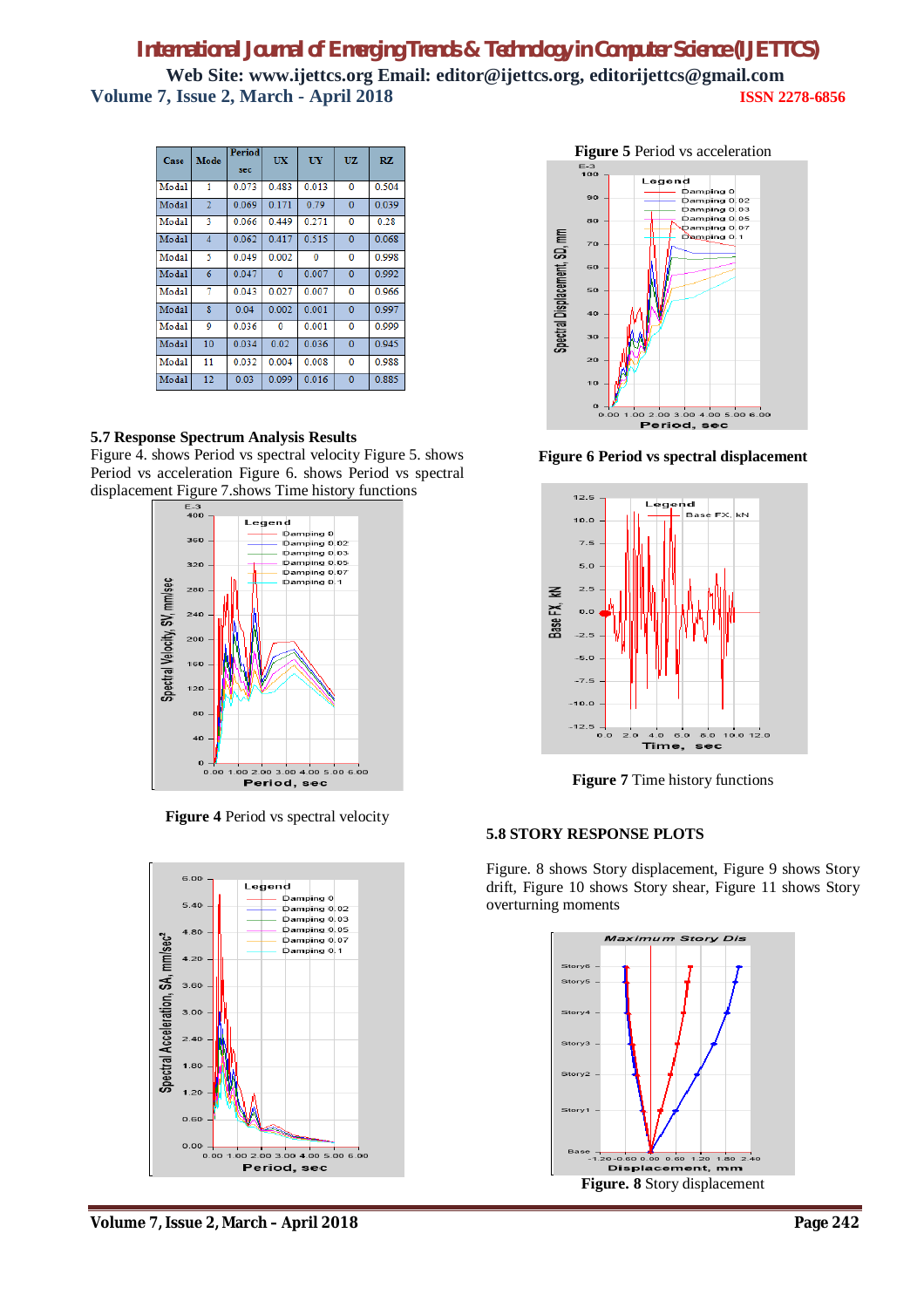







## **6. CONCLUSION**

By considering the results that has been concluded, that the deflection and the storey drift occurred in the precast structure is more when compared with the RCC structure. The base shear values are also different when compared with the RCC structure.

- The use of prefabrication and preassembly is estimated to have almost doubled in the last 15 years, increasing by 86%.
- The use of precast concrete construction can significantly reduce the amount of construction waste generated on construction sites.
- Reduce adverse environmental impact on sites.
- Enhance quality control of concreting work.
- Reduce the amount of site labour.
- Increase worker safety.
- Other impediments to prefabrication and preassembly are increased transportation difficulties, greater inflexibility, and more advanced procurement requirements.

## **References**

- [1]. T.Subramani.,S.Krishnan. S.K.Ganesan., G.Nagarajan "Investigation of Mechanical Properties in Polyester and Phenyl-ester Composites Reinforced With Chicken Feather Fiber" International Journal of Engineering Research and Applications Vol. 4, Issue
- 12(Version 4), pp.93-104, 2014. [2]. T.Subramani, J.Jayalakshmi , " Analytical Investigation Of Bonded Glass Fibre Reinforced Polymer Sheets With Reinforced Concrete Beam Using Ansys" , International Journal of Application or Innovation in Engineering & Management (IJAIEM) , Volume 4, Issue 5, pp. 105-112 , 2015
- [3]. T.Subramani, D.Latha , " Experimental Study On Recycled Industrial Waste Used In Concrete" , International Journal of Application or Innovation in Engineering & Management (IJAIEM) , Volume 4, Issue 5, pp. 113-122 , 2015
- [4]. T.Subramani, V.Angappan , " Experimental Investigation Of Papercrete Concrete" , International Journal of Application or Innovation in Engineering & Management (IJAIEM) , Volume 4, Issue 5, pp. 134-143 , 2015
- [5]. T.Subramani, V.K.Pugal , " Experimental Study On Plastic Waste As A Coarse Aggregate For Structural Concrete" , International Journal of Application or Innovation in Engineering & Management (IJAIEM) , Volume 4, Issue 5, pp.144-152 2015
- [6]. T.Subramani, B.Suresh , " Experimental Investigation Of Using Ceramic Waste As A Coarse Aggregate Making A Light Weight Concrete " , International Journal of Application or Innovation in Engineering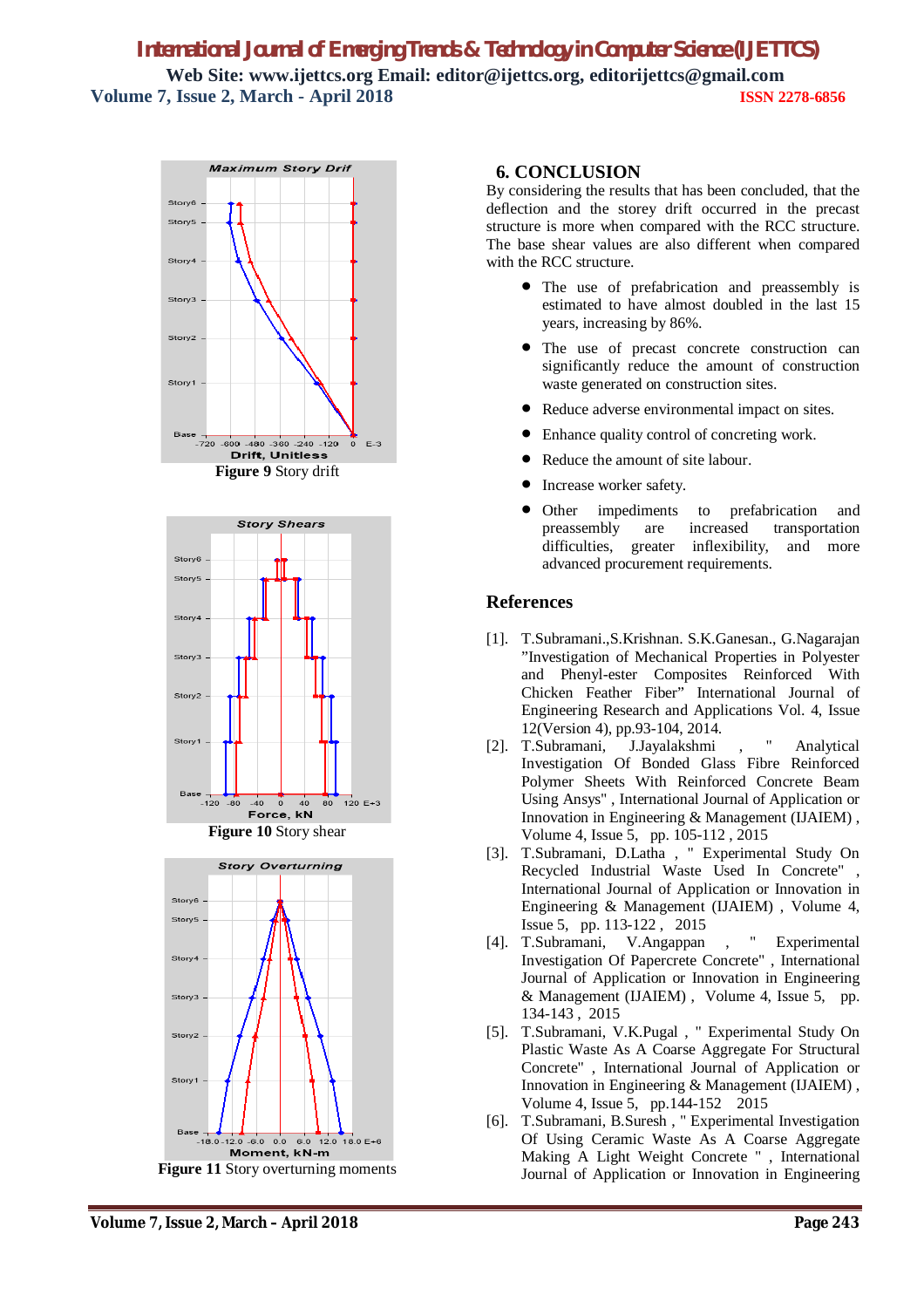& Management (IJAIEM) , Volume 4, Issue 5, pp. 153-162 , 2015

- [7]. T.Subramani, M.Prabhakaran , " Experimental Study On Bagasse Ash In Concrete" , International Journal of Application or Innovation in Engineering & Management (IJAIEM) , Volume 4, Issue 5, pp. 163- 172 , 2015
- [8]. T.Subramani, A.Mumtaj , " Experimental Investigation Of Partial Replacement Of Sand With Glass Fibre" , International Journal of Application or Innovation in Engineering & Management (IJAIEM) , Volume 4, Issue 5, pp. 254-263 , 2015
- *[9]. T.Subramani, S.B.Sankar Ram Experimental Study on Concrete Using Cement With Glass Powder,IOSR Journal of Engineering,Volume 5 , Issue 5, Version 3, pp43-53, 2015*
- [10]. T.Subramani, S.Kumaran , " Experimental Investigation Of Using Concrete Waste And Brick Waste As A Coarse Aggregate " , International Journal of Application or Innovation in Engineering & Management (IJAIEM) , Volume 4, Issue 5, pp. 294-303 , 2015
- *[11]. T.Subramani, G.Ravi, "Experimental Investigation Of Coarse Aggregate With Steel Slag In Concrete", IOSR Journal of Engineering, Volume 5,Issue 5, Version 3, pp64-73, 2015*
- [12]. T.Subramani, K.S.Ramesh , " Experimental Study On Partial Replacement Of Cement With Fly Ash And Complete Replacement Of Sand With M sand" , International Journal of Application or Innovation in Engineering & Management (IJAIEM) , Volume 4, Issue 5 , pp. 313-322 , 2015
- [13]. T.Subramani, G.Shanmugam , " Experimental Investigation Of Using Papercrete And Recycled Aggregate As A Coarse Aggregate " , International Journal of Application or Innovation in Engineering & Management (IJAIEM) , Volume 4, Issue 5, pp. 323-332 , May 2015
- [14]. T.Subramani, P.Sakthivel , " Experimental Investigation On Flyash Based Geopolymer Bricks" , International Journal of Application or Innovation in Engineering & Management (IJAIEM) , Volume 5, Issue 5, pp. 216-227 , 2016 .
- [15]. T.Subramani, R.Siva, "Experimental Study On Flexural And Impact Behavior Of Ferrocement Slabs" International Journal of Application or Innovation in Engineering & Management (IJAIEM), Volume 5, Issue 5, pp. 228-238 , 2016 .
- [16]. T.Subramani, A.Anbuchezian , " Experimental Study Of Palm Oil Fuel Ash As Cement Replacement Of Concrete " , International Journal of Application or Innovation in Engineering & Management (IJAIEM), Volume 6, Issue 3, March 2017 , pp. 001-005 , ISSN 2319 - 4847.
- [17]. T.Subramani, A.Anbuchezian , " Experimental Study Of Mineral Admixture Of Self Compacting Concrete " , International Journal of Application or Innovation in Engineering & Management (IJAIEM), Volume 6,

Issue 3, March 2017 , pp. 006-010 , ISSN 2319 - 4847.

- [18]. T.Subramani, A.Anbuchezian, "Experimental Test On Bitumen With Addition Of 35% Of Plastic Fibre " , International Journal of Application or Innovation in Engineering & Management (IJAIEM), Volume 6, Issue 3, March 2017 , pp. 017-022 , ISSN 2319 - 4847.
- [19]. T.Subramani, A.Anbuchezian , " Stabilization Of M30 Concrete Pavement By Partially Replacing Cement By 20% Of Flyash And Sodium Silicate " , International Journal of Application or Innovation in Engineering & Management (IJAIEM), Volume 6, Issue 3, March 2017 , pp. 023-031 , ISSN 2319 - 4847.
- [20]. T.Subramani, A.Anbuchezian , " Experimental Investigation On Flexural Behavior Of Folded Ferro Cement Panels " , International Journal of Application or Innovation in Engineering & Management (IJAIEM), Volume 6, Issue 3, March 2017 , pp. 045- 049 , ISSN 2319 - 4847.
- [21]. T.Subramani, A.Anbuchezian , " Experimental Study On Replacement Of Concrete Material By Water Treatment Plant Waste Sewage " , International Journal of Application or Innovation in Engineering & Management (IJAIEM), Volume 6, Issue 3, March 2017 , pp. 050-057 , ISSN 2319 - 4847.
- [22]. T.Subramani, A. Fizoor Rahman , " An Experimental Study On The Properties Of Pet Fibre Reinforced Concrete " , International Journal of Application or Innovation in Engineering & Management (IJAIEM), Volume 6, Issue 3, March 2017 , pp. 058-066 , ISSN 2319 - 4847.
- [23]. T.Subramani. ,S.Vishnupriya, "Finite Element Analysis of a Natural Fiber (Maize) Composite Beam", International Journal of Modern Engineering Research, Volume. 4, Issue. 6 (Version 1), pp  $1 - 7$ , 2014,
- [24]. T.Subramani.,R.Senthil Kumar, "Modelling and Analysis of Hybrid Composite Joint Using Fem in ANSYS", International Journal of Modern Engineering Research, Volume 4, Issue 6 (Version 1), pp 41- 46, 2014.
- [25]. T.Subramani, S.Sharmila, "Prediction of Deflection and Stresses of Laminated Composite Plate with Artificial Neural Network Aid", International Journal of Modern Engineering Research, Volume 4, Issue 6 (Version 1), pp 51 -58, 2014.
- [26]. T.Subramani.,S.Sundar, M.Senthilkumar, "Investigation of the Behaviour for Reinforced Concrete Beam Using Non Linear Three Dimensional Finite Elements", International Journal of Modern Engineering Research, Volume. 4, Issue. 6 (Version 2), pp 13 -18, 2014,
- [27]. T.Subramani,A.Arul, "Design And Analysis Of Hybrid Composite Lap Joint Using Fem" International Journal of Engineering Research and Applications, Volume. 4, Issue. 6 (Version 5), pp 289- 295, 2014.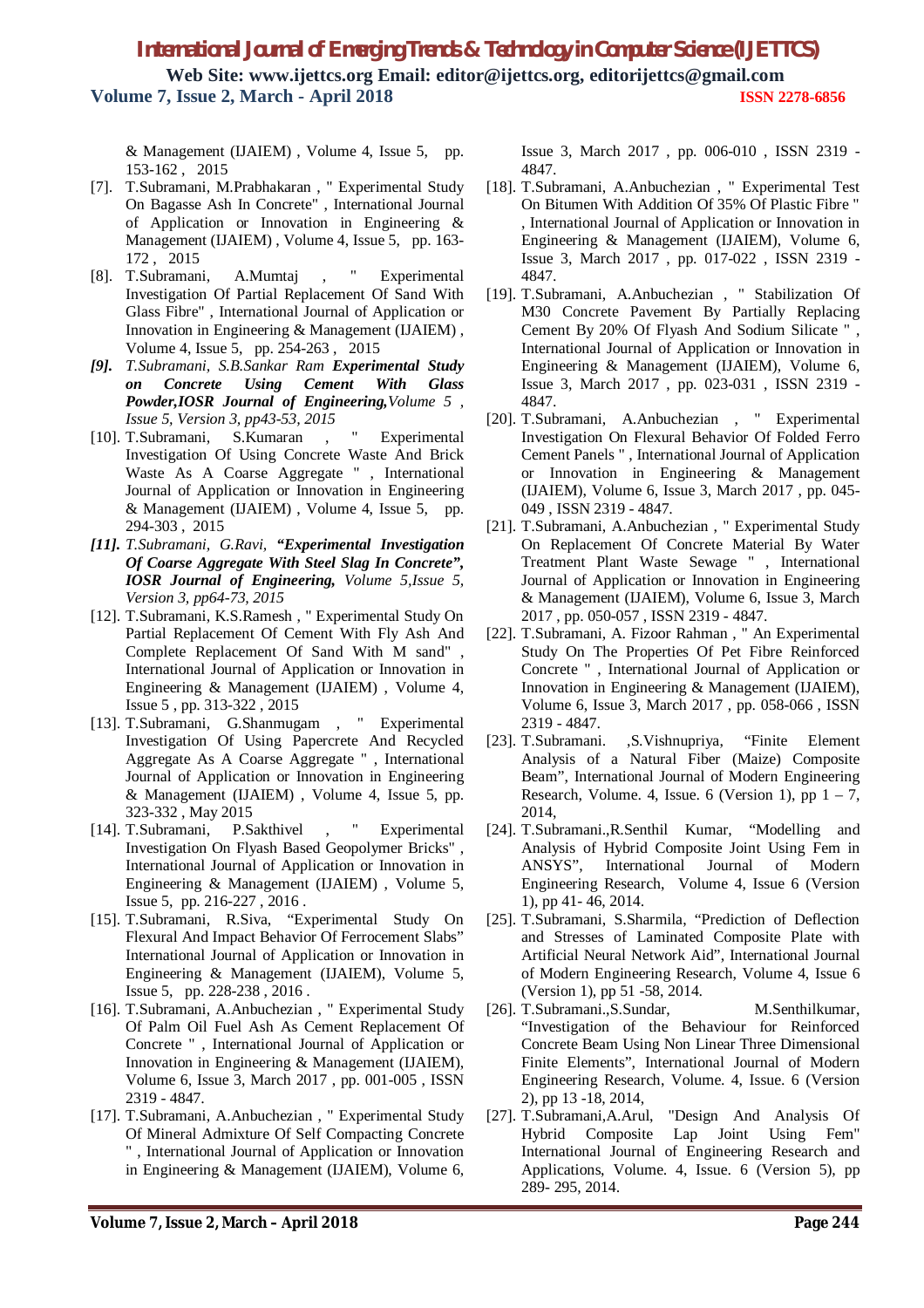- [28]. T.Subramani., J.Jothi,, M.Kavitha"Earthquake Analysis Of Structure By Base Isolation Technique In SAP", International Journal of Engineering Research and Applications, Volume. 4, Issue. 6 (Version 5), pp 296 - 305, 2014.
- [29]. T.Subramani., R.Manivannan.R, M.Kavitha, "Crack Identification In Reinforced Concrete Beams Using Ansys Software" ,International Journal of Engineering Research and Applications, Volume. 4, Issue. 6 (Version 6), pp 133 - 141, 2014.
- [30]. T.Subramani.,Reni Kuruvilla, J.Jayalakshmi., "Nonlinear Analysis Of Reinforced Concrete Column With Fiber Reinforced Polymer Bars" International Journal of Engineering Research and Applications Volume. 4, Issue. 6 (Version 5), pp 306- 316, 2014.
- [31]. T.Subramani, D.Sakthi Kumar, S.Badrinarayanan. "Fem Modelling And Analysis Of Reinforced Concrete Section With Light Weight Blocks Infill " International Journal of Engineering Research and Applications, Volume. 4, Issue. 6 (Version 6), pp 142 - 149, 2014.
- [32]. T.Subramani, B.Saravanan., J.Jayalakshmi., "Dynamic Analysis Of Flanged Shear Wall Using Staad Pro", International Journal of Engineering Research and Applications, Volume. 4, Issue. 6 (Version 6), pp 150 - 155, 2014.
- [33]. T.Subramani, M.Subramani., K.Prasath.,"Analysis Of Three Dimensional Horizontal Reinforced Concrete Curved Beam Using Ansys" International Journal of Engineering Research and Applications, Volume. 4, Issue. 6 (Version 6), pp 156 - 161, 2014.
- [34]. T.Subramani.,K.Bharathi Devi., M.S.Saravanan. , Suboth ,Analysis Of RC Structures Subject To Vibration By Using Ansys," International Journal of Engineering Research and Applications Vol. 4, Issue 12(Version 5), pp.45-54, 2014.
- [35]. T.Subramani., K.Bharathi Devi., M.S.Saravanan., Suboth Thomas, "Analysis Of SeismicPerformanceOfRockBlockStructures With STAAD Pro International Journal of Engineering Research and Applications Vol. 4, Issue 12(Version 5), pp.55- 68, 2014.
- [36]. T.Subramani., T.Krishnan., M.S.Saravanan.M , Suboth Thomas, "Finite Element Modeling On Behaviour Of Reinforced Concrete Beam Column Joints Retrofitted With CFRP Sheets Using Ansys" International Journal of Engineering Research and Applications Vol. 4, Issue 12(Version 5), pp.69 -76, 2014
- [37]. T.Subramani., S.Krishnan., M.S.Saravanan.M, Suboth Thomas "Analysis Of Retrofitting Non-Linear Finite Element Of RCC Beam And Column Using Ansys" International Journal of Engineering Research and Applications ,Vol. 4, Issue 12(Version 5), pp.77- 87, 2014.<br>[38]. T.Subramani.
- J.Jayalakshmi , " Analytical Investigation Of Bonded Glass Fibre Reinforced Polymer Sheets With Reinforced Concrete Beam Using Ansys" , International Journal of Application or

Innovation in Engineering & Management (IJAIEM) ,

- Volume 4, Issue 5, pp. 105-112, 2015<br>T.Subramani and M.Kavitha, "Analysis Of [39]. T.Subramani and M.Kavitha, Reliability Of Steel Frame Systems With Semi-Rigid Connections Using Numerical Method And Finite Element Analysis", International Journal of Applied Engineering Research (IJAER), Volume 10, Number 38,Special Issues,pp.28240-28246, 2015.
- [40]. T.Subramani, M.S.Saravanan, "Analysis Of Non Linear Reinforced And Post Tensioned Concrete Beams Using ANSYS", International Journal of Applied Engineering Research (IJAER) International Journal of Applied Engineering Research (IJAER), Volume 10, Number 38 Special Issues, pp.28247- 28252, 2015
- [41]. T.Subramani, K.Balamurugan , " Finite Element Anaylsis Of Composite Element For FRP Reinforced Concrete Slab By Using ANSYS" , International Journal of Application or Innovation in Engineering & Management (IJAIEM) , Volume 5, Issue 5, pp. 076-084 , 2016 .
- [42]. T.Subramani, V.KanianPoonkundran , " Prefabricated Multistory Structure Exposure To Engineering Seismicity By Using SAP" , International Journal of Application or Innovation in Engineering & Management (IJAIEM) , Volume 5, Issue 5, pp. 123- 131 , 2016 .
- [43]. T.Subramani, A.Kumaravel , " Analysis Of Polymer Fibre Reinforced Concrete Pavements By Using ANSYS" , International Journal of Application or Innovation in Engineering & Management (IJAIEM) , Volume 5, Issue 5, pp. 132-139 , 2016 .
- [44]. T.Subramani, R.Praburaj , " Pushover Anaylsis Of Retrofitted Reinforced Concrete Buildings By Using SAP" , International Journal of Application or Innovation in Engineering & Management (IJAIEM) , Volume 5, Issue 5, pp. 140-147 , 2016 .
- [45]. T.Subramani, M.Senthilkumar , " Finite Element Anaylsis Of RC Beams With Externally Bonded Simcon Laminates By Using ANSYS" , International Journal of Application or Innovation in Engineering & Management (IJAIEM) , Volume 5, Issue 5, pp. 148-155 , 2016
- [46]. T.Subramani, R.Vasanthi , " Earth Quake Resistant Building Using SAP" , International Journal of Application or Innovation in Engineering & Management (IJAIEM) , Volume 5, Issue 5, pp. 173- 181 , 2016 .
- [47]. T.Subramani, A.Selvam , " Studies On Economical Configuration Of RCC And Prestressed Shell Roofs By Using ANSYS " , International Journal of Application or Innovation in Engineering & Management (IJAIEM) , Volume 5, Issue 5, pp. 182- 191 , 2016 .
- [48]. T.Subramani, A.Anbuchezian , " Experimental Investigation On Flexural Behavior Of Folded Ferro Cement Panels " , International Journal of Application or Innovation in Engineering & Management